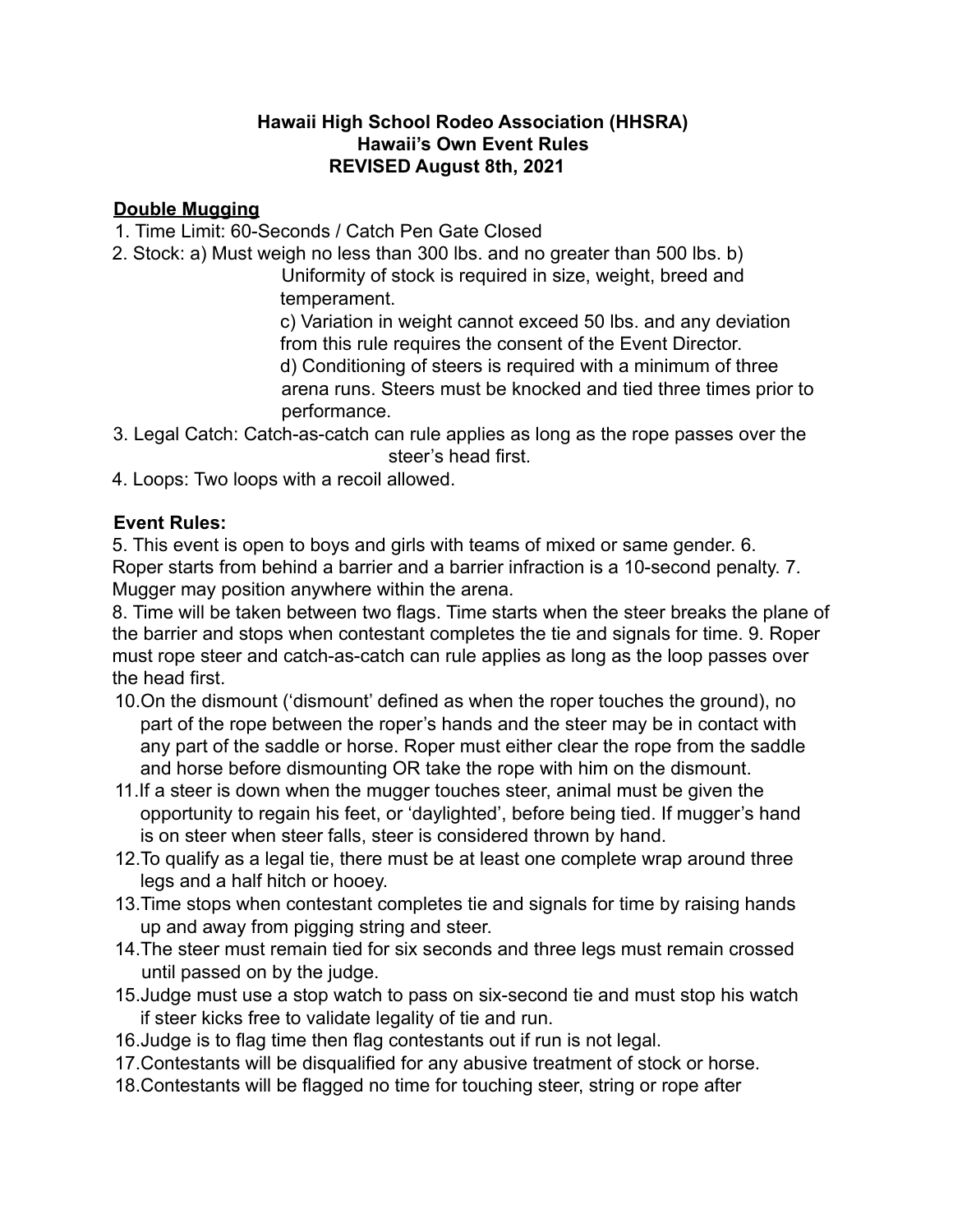signaling for time and before the judge has passed on tie. **Poo Wai U**

- 1. Time Limit: 60-Seconds / Catch Pen Gate Closed
- 2. Stock:
	- a. Must weigh no less than 300 lbs. and no greater than 500 lbs.

b. Uniformity of stock is required in size, weight, breed and temperament. c. Variation in weight cannot exceed 50 lbs. and any deviation from this rule requires the consent of the Event Director.

- d. Conditioning and training of steers is required with a minimum of three arena runs with plastic horns applied.
- e. Plastic horns must be strapped on one hour before performance and adjusted immediately before Poo Wai U event.
- 3. Legal Catch: Clean horns only
- 4. Loops: One loop
- 5. Amana Specifications
	- a. Amana must be 3' to 4' from the surface of the arena to the base of the 'Y'.
	- b. The total height of the Amana should be between 6'6" and 8'.
	- c. The width at the top of the 'Y' should not be more than 3' and less than 2' and the length of each side of the 'Y' must be equal.
	- d. The 'Y' must be positioned facing the roping box.
	- e. The base of the 'Y' must be wrapped with protective padding to prevent injury to steer.
- 6. Poo Wai U Rope Specifications
	- a. Rope should measure approximately of 20" from the top of the eye to the knot.
	- b. Overall length of rope not to exceed 8'.

## **Event Rules:**

7. This event is open to boys and girls in the High School Division. 8. There is no barrier for this event. Arena Director must ensure that start is flagged or barrier neck rope is placed on steer to start time.

- 9. Time will be taken between two flags. Time starts when the steer breaks the barrier or when the judge drops his flag. Time stops when contestant completes the tie and signals for time.
- 10.Judge must be positioned along the left side fence line and in line with the Amana for clear visibility of run.
- 11.Rope must be tied hard and fast.
- 12.Roper must rope steer by the horns and steer must be upright when roped.

13.Steer belongs to roper once called for. However, should steer behave in such a way that roper is unable to take a clear shot, a rerun will be granted IF roper pulls up. If roper chooses to rope the steer, he then accepts the steer and a rerun will not be granted.

14.Roper may dally to handle steer.

15.Steer must pass the Amana before roper can take the steer to the pole. 16.Roper